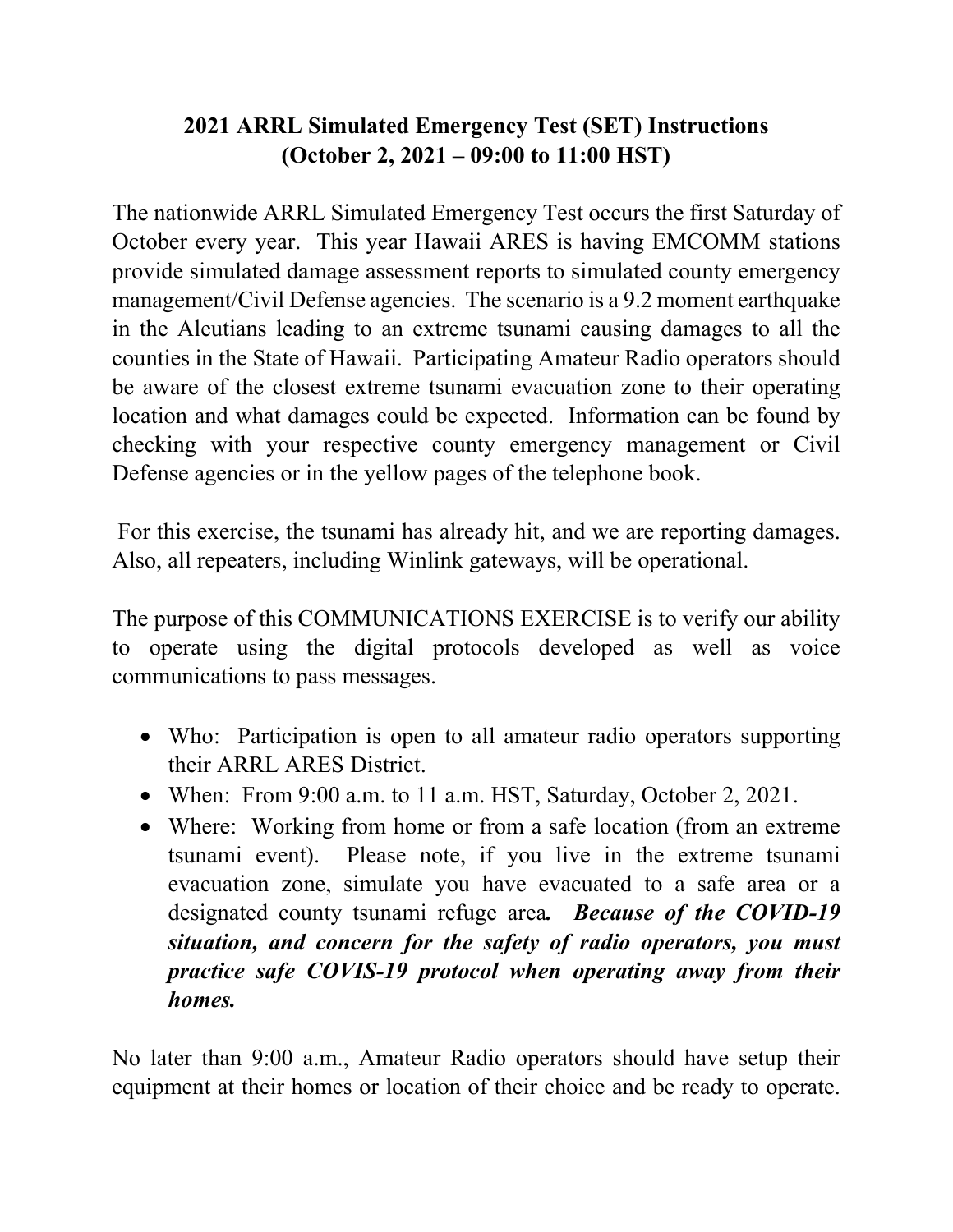Radio operators are requested to use auxiliary power, e.g., batteries, solar panels, generators, if available. Otherwise, operate using commercial power.

If working from home, please try to operate from outside your ham shack, i.e., in your back yard or a close by park.

Each radio station will transmit three Winlink messages using the following Winlink templates:

- Check-In
- ICS-213 (Hawaii county will use their county HCDA form in place of the ICS-213)
- Check-Out

Use any Winlink mode to send your messages, e.g., Telnet, VARA FM, VARA HF, VARA HF Peer to Peer, Pactor and Packet. Use Hub and Spoke concept to forward your message. Voice will also be permitted but the messages eventually need to be sent by the hub station via Winlink.

Messages are to be sent to the respective simulated county emergency management/Civil Defense agency. County ARES District Emergency Coordinators will coordinate and inform the radio operators in their county where to send the above messages.

Please Note: You need to open Winlink RMS Express, click the MESSAGE tab, select NEW MESSAGE. Then in the "create new message" window that opens, click SELECT TEMPLATE. Select the correct template by following the information below.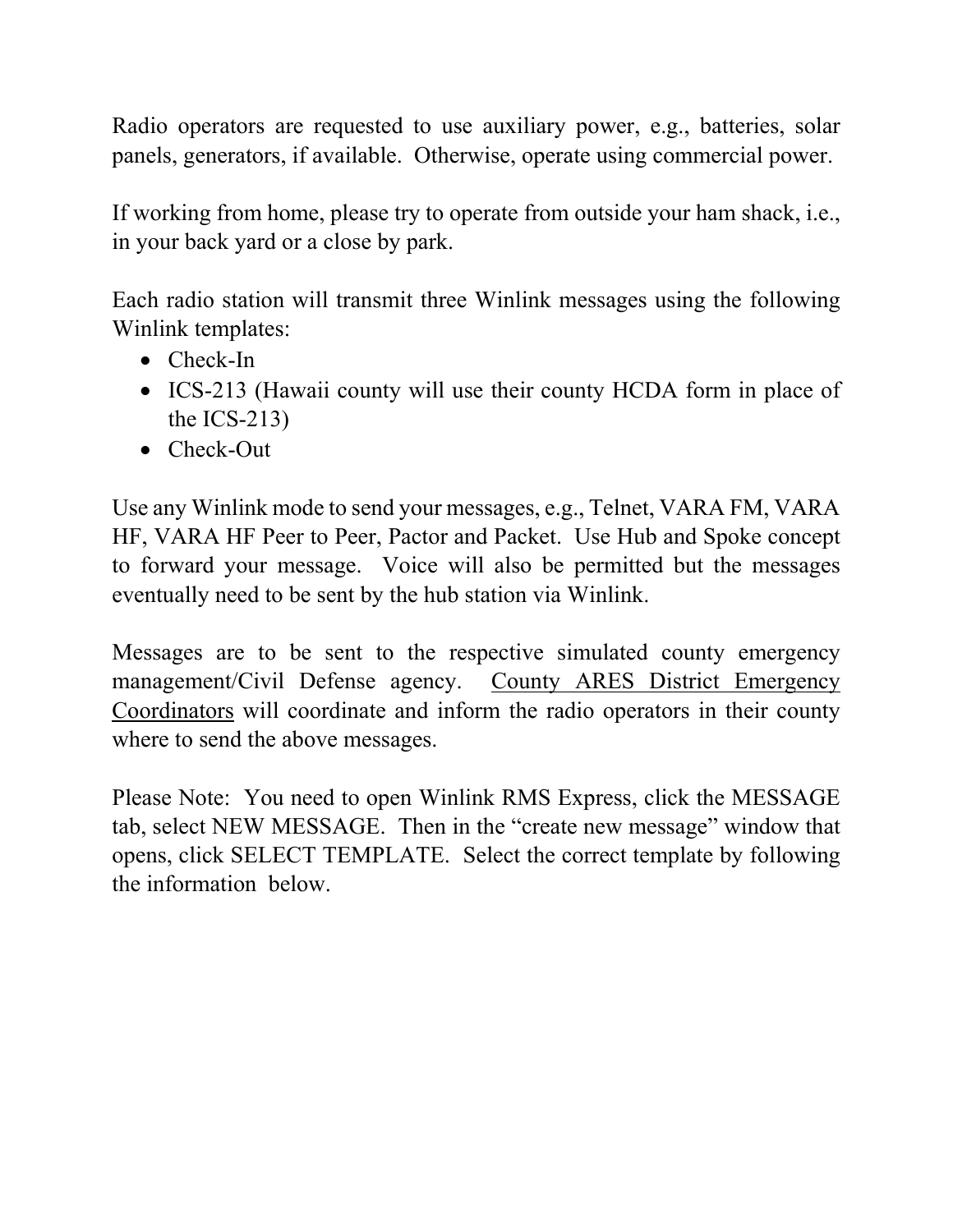### **First message to be transmitted after 9 a.m. HST :**

Winlink Check-In message (can be found in Winlink under Standard Templates, GENERAL Forms).

- Setup: Click the Setup button and type October 2, 2021 SET (This should show under the Express Check In title)
- Date/Time: Click on the date and time
- Select Status: Click on Exercise
- Band: Click on whatever band you will be using
- Mode: Click on whatever mode you will be using
- Send To: The Amateur Radio callsign your county has designated to receive messages.
- Call Signs of Initial On-Site Operators: Your call sign and the callsigns of any others with you
- Sender: Your call sign
- Location: Type in your location
- Decimal GPS: Use your GPS coordinate (can go to Goggle earth; make sure you put in  $a$  – sign for your longitude, e.g.,  $21.384007$ ,  $-157.747028$ .
- MGRS: will come up automatically
- Grid: will come up automatically
- Comments: Type in your radio gear, power setting, antenna and if powered using battery, generator, or commercial electrical grid.
- Click on the Submit button at the bottom of the form and send it to the designated call sign for your county (representing the simulated county EOC)
- CC: KH7HO (for Honolulu and Kauai County radio operators)
- CC: KH6FHI (for Maui and Hawaii county radio operators)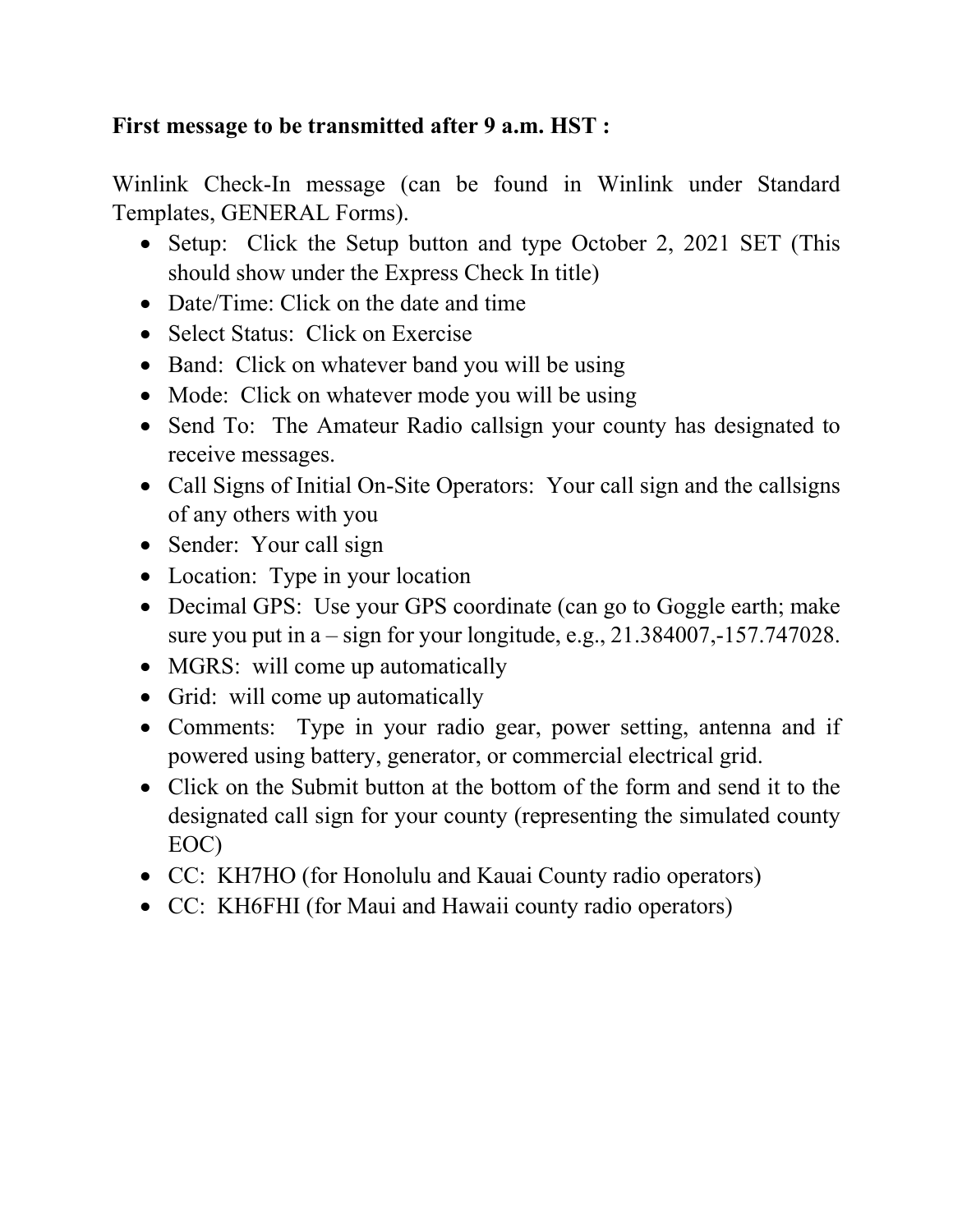### **Second message to be sent after your Winlink Check In message is sent:**

Winlink ICS-213 message (can be found in Winlink under Standard Templates, ICS USA Form).

- Setup: click on the Setup button and type October 2, 2021 SET (This should show under the General Message (ICS 213) title\
- Incident Name: Simulated Extreme Tsunami Event
- To: (Name/Position): The EOC assigned for your county, e.g., Oahu EOC, Kauai EOC, Maui EOC, Hawaii EOC
- From (Name/Position): e.g., John Smith / Radio Operator
- Subject: Damage Report
- Date: click on date
- Time: click on time
- Message:
	- o Type in **THIS IS AN EXERCISE MESSAGE**
	- o Type in the location of the damage
	- o Type in the description of the damage
	- o Type in any number of injured and/or deaths
	- o Type in any assistance needed
	- o Type in **THIS IS AN EXERCISE MESSAGE**
- Approved by: Type in your first and last name and your call sign
- Position / Title: ARES Radio Operator
- Submit: Click on the Submit button
- Send message to the call sign assigned for your simulated county EOC
- CC: KH7HO (for Honolulu and Kauai County radio operators)
- CC: KH6FHI (for Maui and Hawaii county radio operators)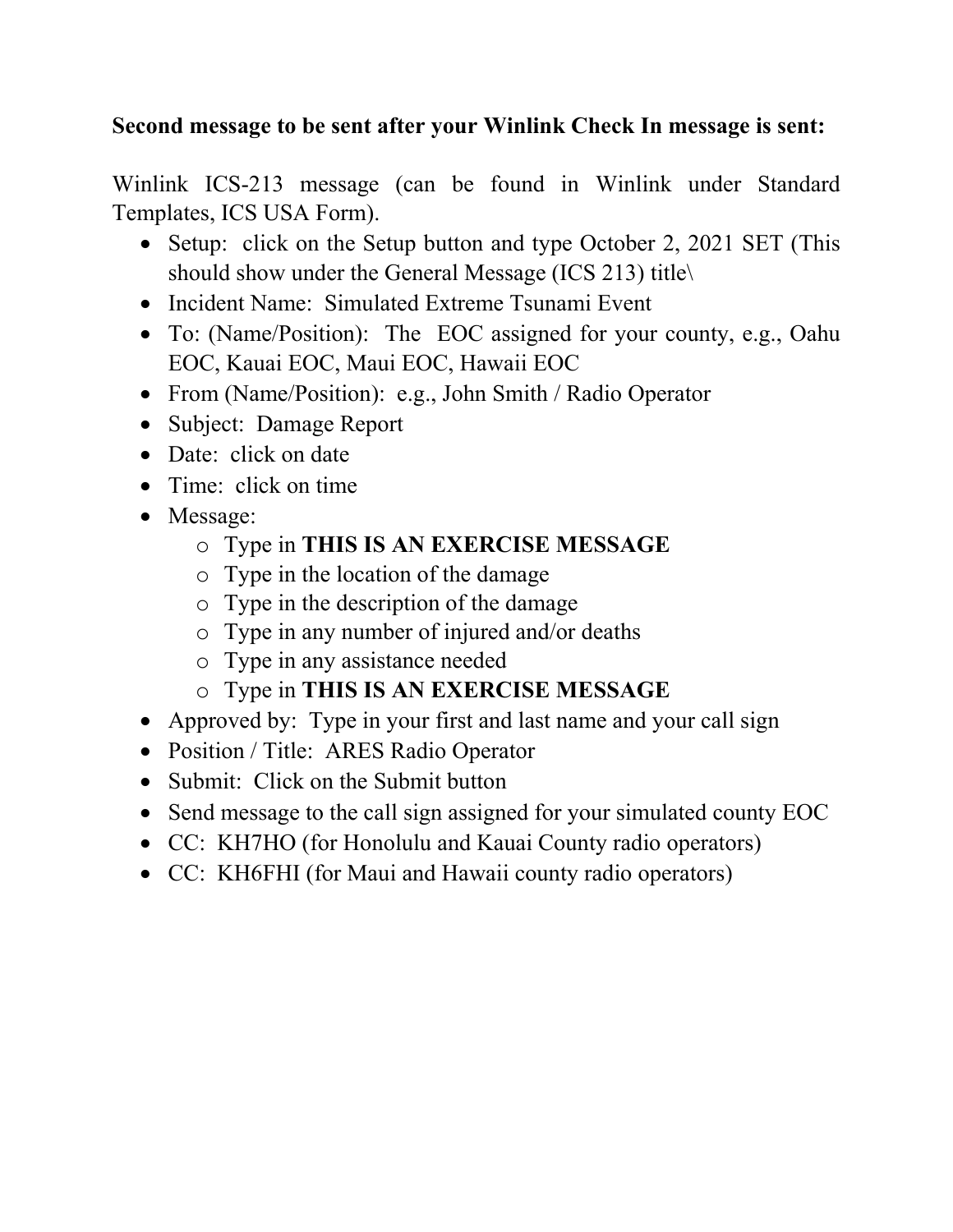# **Third message to be sent after sending your ICS-213 message but before 10:45 a.m. HST (COMMEX will end at 11:00 a.m. HST):**

Winlink Check-Out message (can be found in Winlink under Standard Templates, GENERAL Forms).

- Setup: Click the Setup button and type October 2, 2021, SET (This should show under the Express Check Out title)
- Date/Time: Click on the date and time
- Select Status: Click on Exercise
- Send To: The Amateur Radio callsign your county has designated to receive messages.
- Call Signs of Closing Operators: Your call sign and callsigns of any other operators
- Sender: your call sign
- Location: type in your location
- Decimal GPS: use your GPS coordinate (can go to Goggle earth; make sure you put in  $a$  – sign for your longitude, e.g.,  $21.384007$ ,  $-157.747028$ .
- MGRS: will come up automatically
- Grid: will come up automatically
- Comments: type in Completed COMMEX.
- Click on the Submit button at the bottom of the form and send it to the designated call sign for your county (representing the simulated county EOC)
- CC: KH7HO (for Honolulu and Kauai County radio operators)
- CC: KH6FHI (for Maui and Hawaii county radio operators)